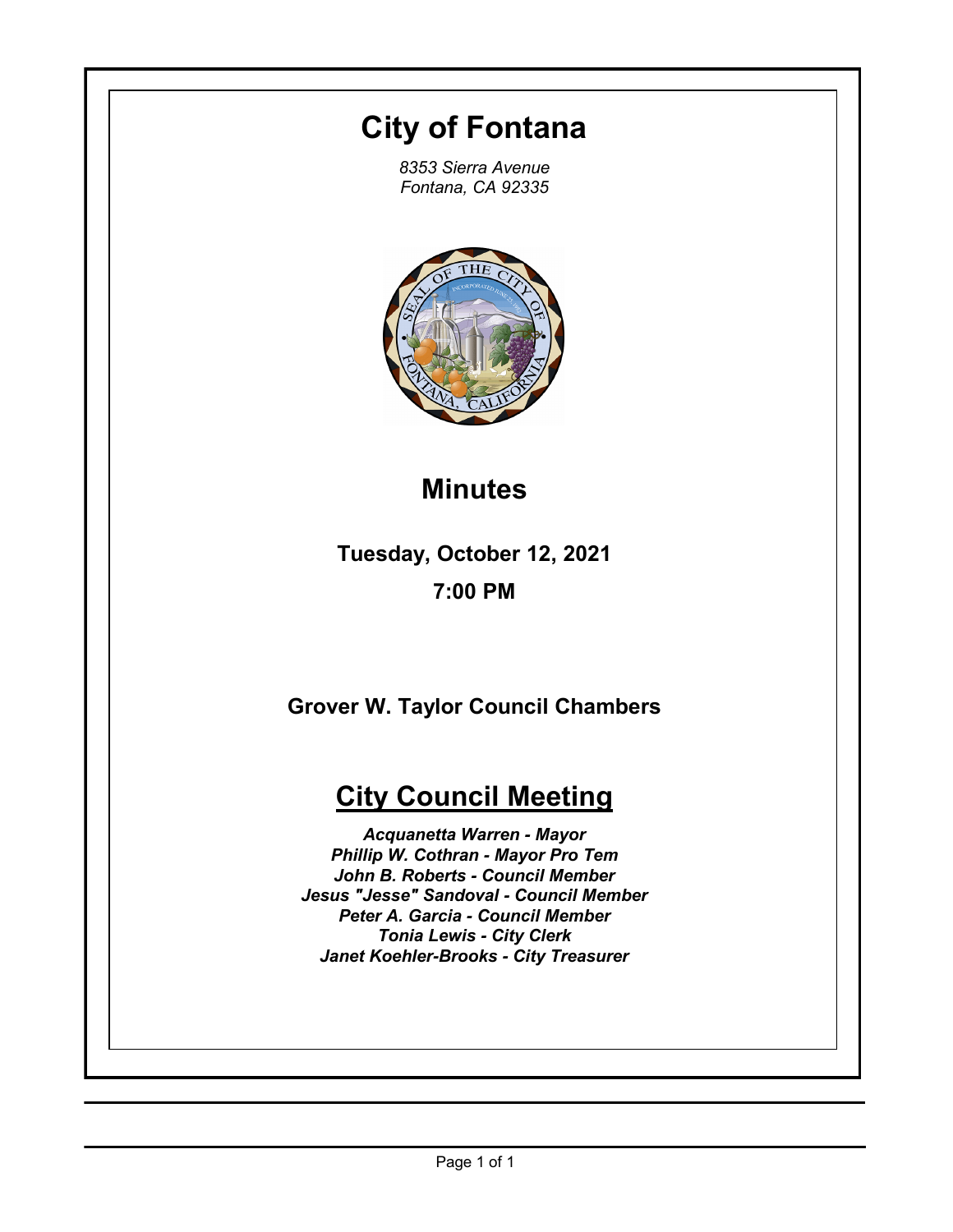# **WORKSHOP:**

**A. 5:00 P.M. Joint City Council, Planning Commission and Parks, Community and Human Services Commission Workshop**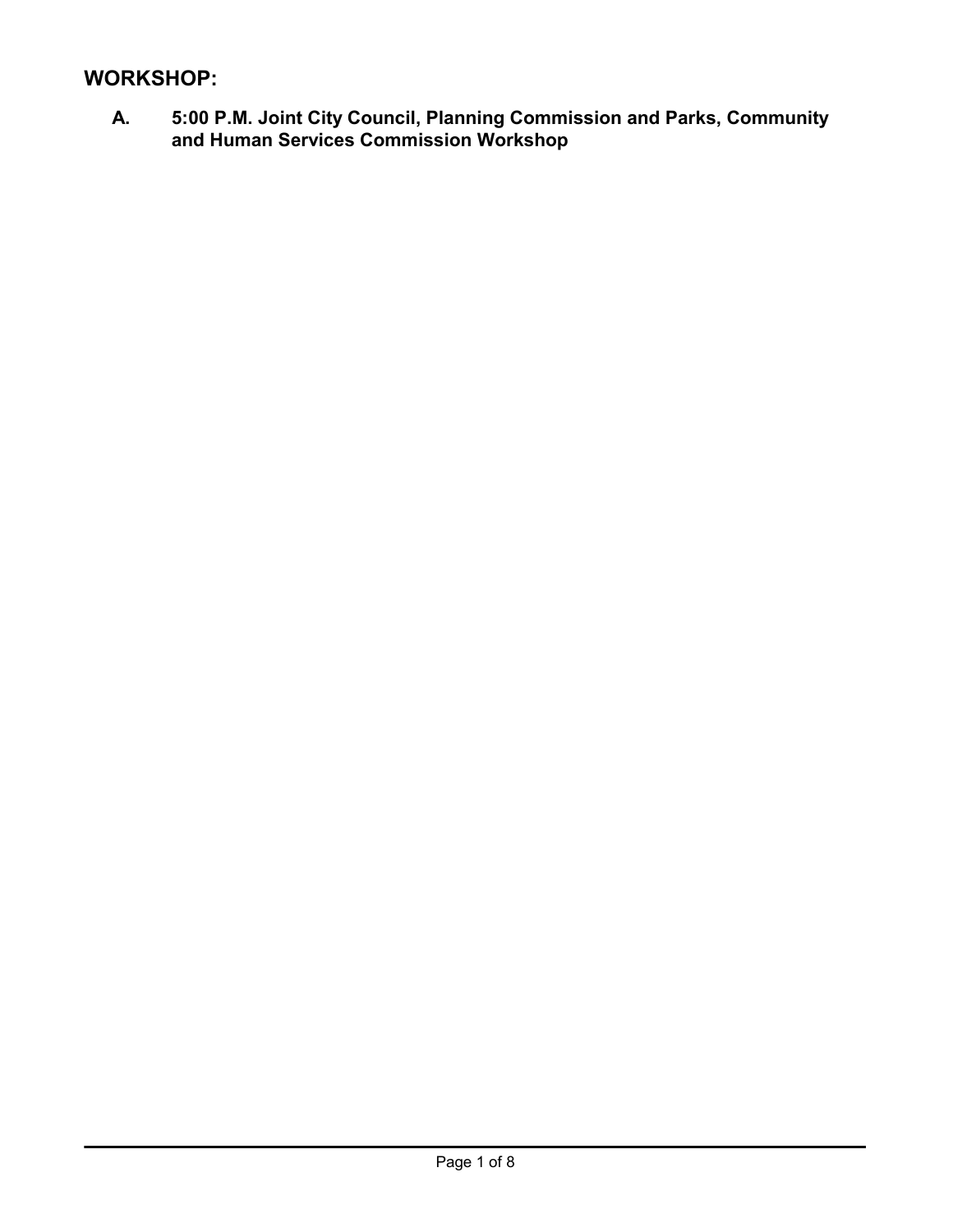The Joint City Council, Planning Commission, and Parks, Community and Human Services Workshop on Tuesday, October 12, 2021, convened at 5:00 p.m. in the Grover W. Taylor Council Chambers located at 8353 Sierra Avenue, Fontana, California. Mayor Warren called the meeting to order with Mayor Pro Tem Cothran, Council Members Roberts and Sandoval present. Council Member Garcia was absent. Planning Commission Chair Fort announced that all Commissioners were present. Parks, Community and Human Services Commission Secretary Key and Commissioner Glass were present. Parks, Community and Human Services Chair Ahumada and Commissioner Quintana were absent.

The City Council Regular meeting agenda was reviewed and City Manager's comments were heard.

Deputy City Clerk Ashton Gout announced that 6 written correspondences were received regarding Workshop Item A: Redistricting.

The following individuals spoke under public communications:

Amparo Munoz spoke on her concerns of the redistricting process.

Ana Gonzalez spoke on her concerns of the redistricting process.

Kareem Gongora spoke on his concerns of the redistricting process.

#### A. Redistricting

Deputy City Clerk Gout introduced Stephanie D. Smith, BBK Director of Election Services to present on Redistricting. During the presentation, Director Smith went over the Redistricting process, project timeline and next steps and hearings; noting that this is only the first Public Hearing of the required four hearings. The City of Fontana currently has four districts, with the Mayor at-large. The upcoming Public Hearing, which would be the second public hearing out of the four required, will be an opportunity for the public to provide comments regarding the districts and their neighborhoods and communities of interest. The final map must be approved by the Council and submitted to the San Bernardino County Registrar of Voters no later than April 17, 2022.

Director Smith ensured the Council and the public that the City Clerk's Office will be launching a Redistricting webpage on the City website to be used as a resource throughout this process, as well as utilizing Social Media platforms and newspapers to get the word out about upcoming Public Hearings.

#### B. Commission Charters

Deputy City Manager Phil Burum and Director of Parks and Community Services Garth Nelson both assisted with presenting an update on the Commission Charters Rules and Regulations. During the presentation, questions and comments were raised by the City Council regarding the processes stated within the proposed Resolution. City Council and the Commission's would like to have staff collect additional information and bring it back to a Joint meeting for discussion.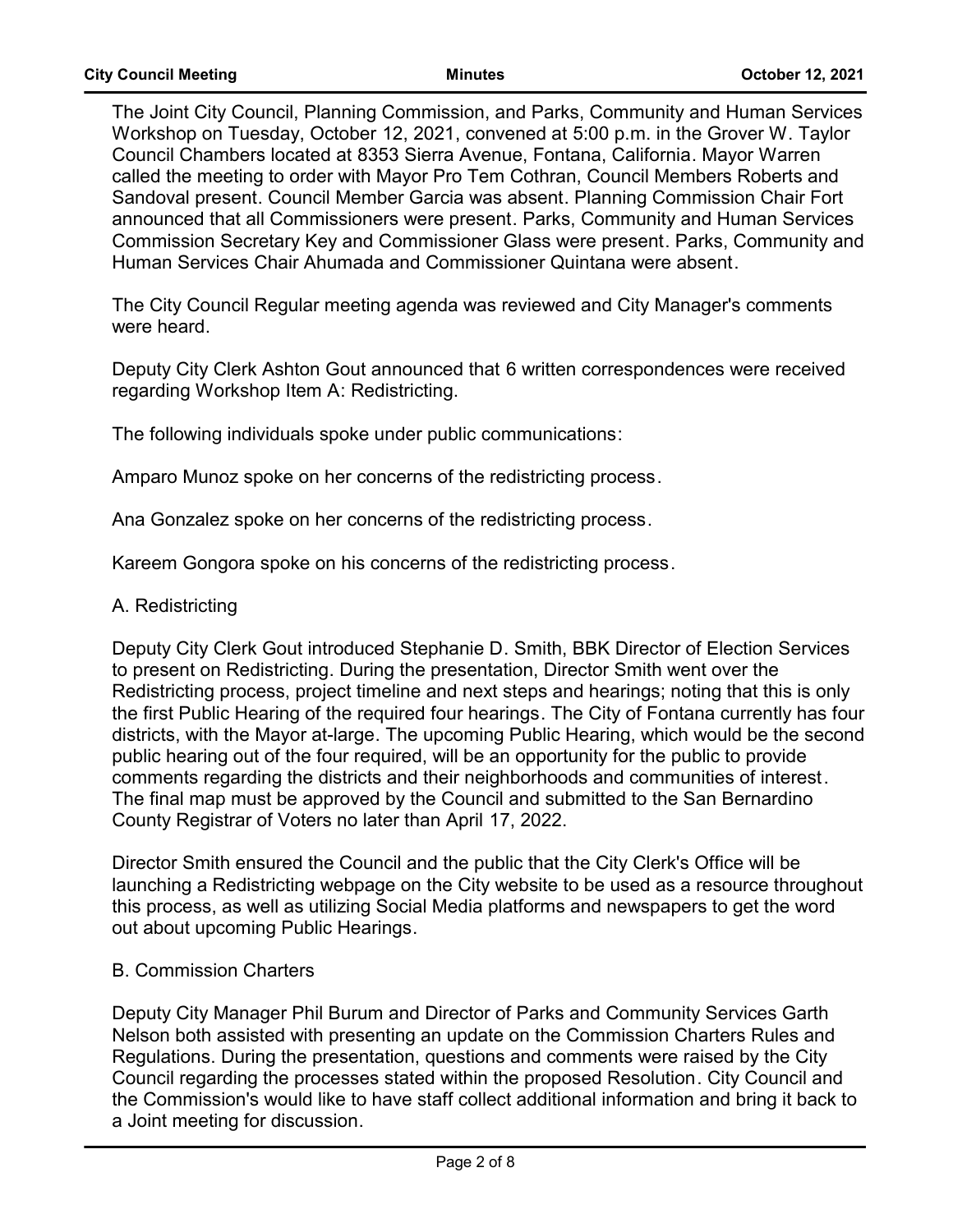In addition, Deputy City Manager Burum proposed the remaining time of the workshop be comprised of conversation discussing drive-thru's as this meeting was agendized to discuss the Commission vision as it remains consistent with the City Council's vision. Both City Attorney Duran and Mayor Warren approved this dialogue to move forward as requested. Council voiced their desire to have more information on higher demand food chains for the need of space, as well as a more clear application process for the businesses to follow. The conversation led to staff requesting the Council and Commission's to provide staff with some input on topics so that staff can generate an agenda for a future Workshop to discuss in more length.

The Workshop adjourned at 6:02 p.m.

# **CLOSED SESSION:**

## **A. 6:00 P.M. CLOSED SESSION**

A Closed Session was held in the City Hall Executive Conference Room at 6:02 p.m. with all members of the City Council present.

# **PUBLIC COMMUNICATION - CLOSED SESSION:**

### **A. Public Communications - Closed Session**

No public communication was received on the following closed session items:

CONFERENCE WITH LABOR NEGOTIATOR PURSUANT TO GOVERNMENT CODE SECTION 54957.6 City Negotiator: Mark Denny, City Manager and Rakesha Thomas, Director of Human Resources and Risk Management Employee Organization(s): Teamsters Local 1932 City Hall Bargaining Unit; Teamsters Local 1932 Yard Bargaining Unit; Police Management Association; Police Benefits Association; and Management/Confidential Employees

CONFERENCE WITH LEGAL COUNSEL – EXISTING LITIGATION (Government Code Section 54956.9 (d)(1).) Name of Case: Alexander Herd, et al. v. City of Fontana U.S. District Court, Central District of California; Case No. 5:17cv-02545-AB-SP

# **CALL TO ORDER/ROLL CALL:**

## **A. 7:00 P.M. Call To Order/Roll Call:**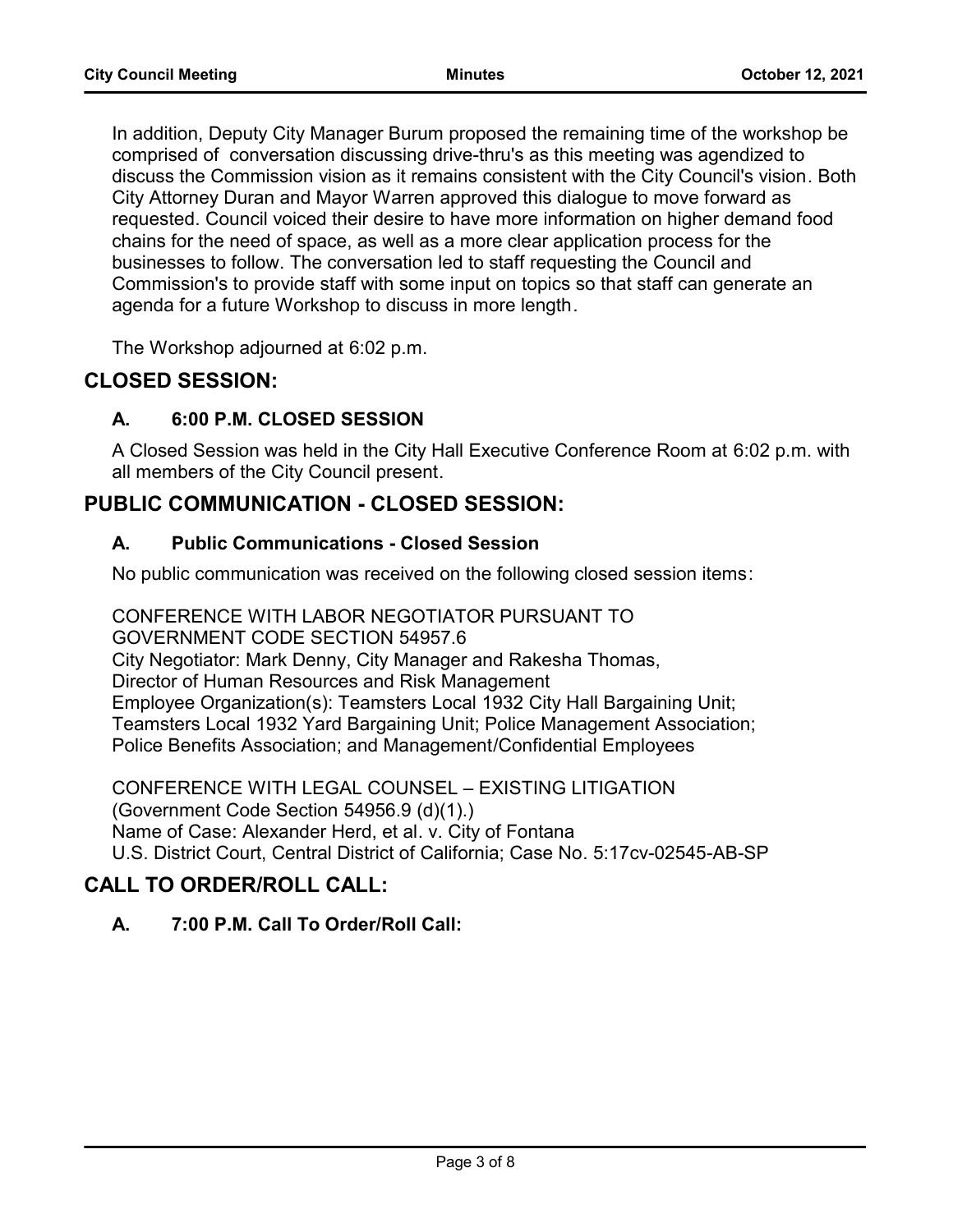A Regular meeting of the Fontana City Council was held in the Grover W. Taylor Council Chambers, 8353 Sierra Avenue, Fontana, CA 92335 on Tuesday, October 12, 2021. Mayor Warren called the meeting to order at 7:04 p.m.

ROLL CALL:

Present: Mayor Warren, Mayor Pro Tem Cothran, Council Members Garcia, Roberts, and Sandoval.

Absent: None

# **INVOCATION/PLEDGE OF ALLEGIANCE:**

## **A. Fontana Police Department Chaplain Victor Nolen / Pledge of Allegiance**

Following the invocation by Fontana Police Chaplain Victor Nolen, the pledge of allegiance was led by Council Member Roberts.

# **CLOSED SESSION ANNOUNCEMENT**

City Attorney Duran reported that the City Council met in Closed Session on the two items listed on the agenda and took no reportable action.

# **PROCLAMATION:**

#### **[21-945](http://fontana.legistar.com/gateway.aspx?m=l&id=/matter.aspx?key=2030)**

A. Mayor Warren and City Council to proclaim October as Cybersecurity Awareness Month (Acting Information Technology Director Jennifer Barcenas to present).

The Mayor and City Council proclaimed October as Cybersecurity Awareness Month with the assistance of Acting Information Technology Director Jennifer Barcenas.

# **SPECIAL PRESENTATIONS:**

## **[21-923](http://fontana.legistar.com/gateway.aspx?m=l&id=/matter.aspx?key=2008)**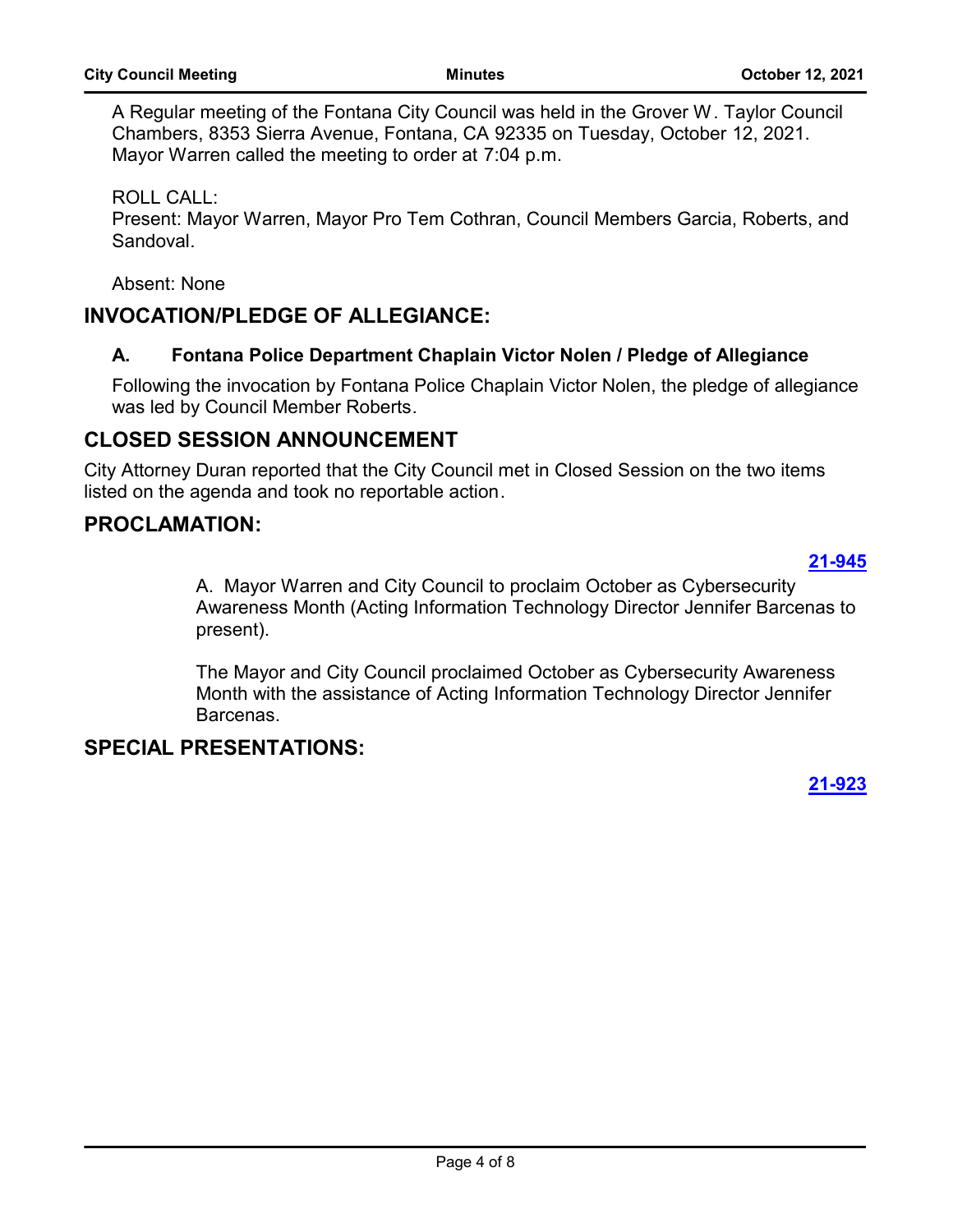A. Mayor Warren and City Council to recognize City Manager Mark Denny (Mayor Warren and City Council to present)

The Mayor and City Council recognized City Manager Denny for his 18 months of service to the City of Fontana and congratulated him on his next endeavor. The entire Council thanked City Manager Denny for his thoughtfulness and commitment to the organization and community in such a trying time.

B. Mayor Warren and City Council to swear in new Fontana Police Officers Jonathan Bagley, Luke Gober, Marcio Greggio, Jack Ho, and Hector Iniguez (Chief Green to present).

The Mayor and City Council sworn in new Fontana Police Officers Bagley, Gober, Greggio, Ho and Iniguez, with the assistance of their family members. The Council and community welcomed the newly sworn officers and thanked them for being apart of the Fontana team.

### **PUBLIC COMMUNICATIONS:**

#### **A. Public Communications**

The following individuals spoke under public communications:

Amparo Munoz commented on the Aquatics Center staff and thanked them for their patience and understanding with her son and asked staff to reconsider their current policy on lap swimming requirements.

Ronald Dale Evans, Representing the Fontana Exchange Club, provided a brief overview of the Exchange Club and closed in recognition of those honored during their Book of Golden Deeds Ceremony; amongst the honored was City Treasurer Janet Koehler-Brooks and City Clerk Lewis' late-husband, Don Lewis.

Elizabeth Sena spoke on the Redistricting presentation from the Workshop and encouraged the community to participate in this process; spoke on concerns of the Housing Element report; and voiced her desire for the Council moving back into a hybrid model, allowing public to participate virtually.

## **CONSENT CALENDAR:**

No public communications were received.

Mayor Warren asked that Item B be pulled for a brief review by City Manager Denny. City Manager Denny provided a quick overview of the Telework Policy and agreement being presented to the Council.

**ACTION: Motion was made by Mayor Pro Tem Cothran, seconded by Council Member Roberts, and passed unanimously by a vote of 5-0 to adopt Consent Calendar Items "A-F" . The motion carried by the following vote: (AYES: Warren, Cothran, Garcia, Roberts, and Sandoval; NOES: None; ABSTAIN: None)**

**A.** Approval of Minutes **[21-942](http://fontana.legistar.com/gateway.aspx?m=l&id=/matter.aspx?key=2027)**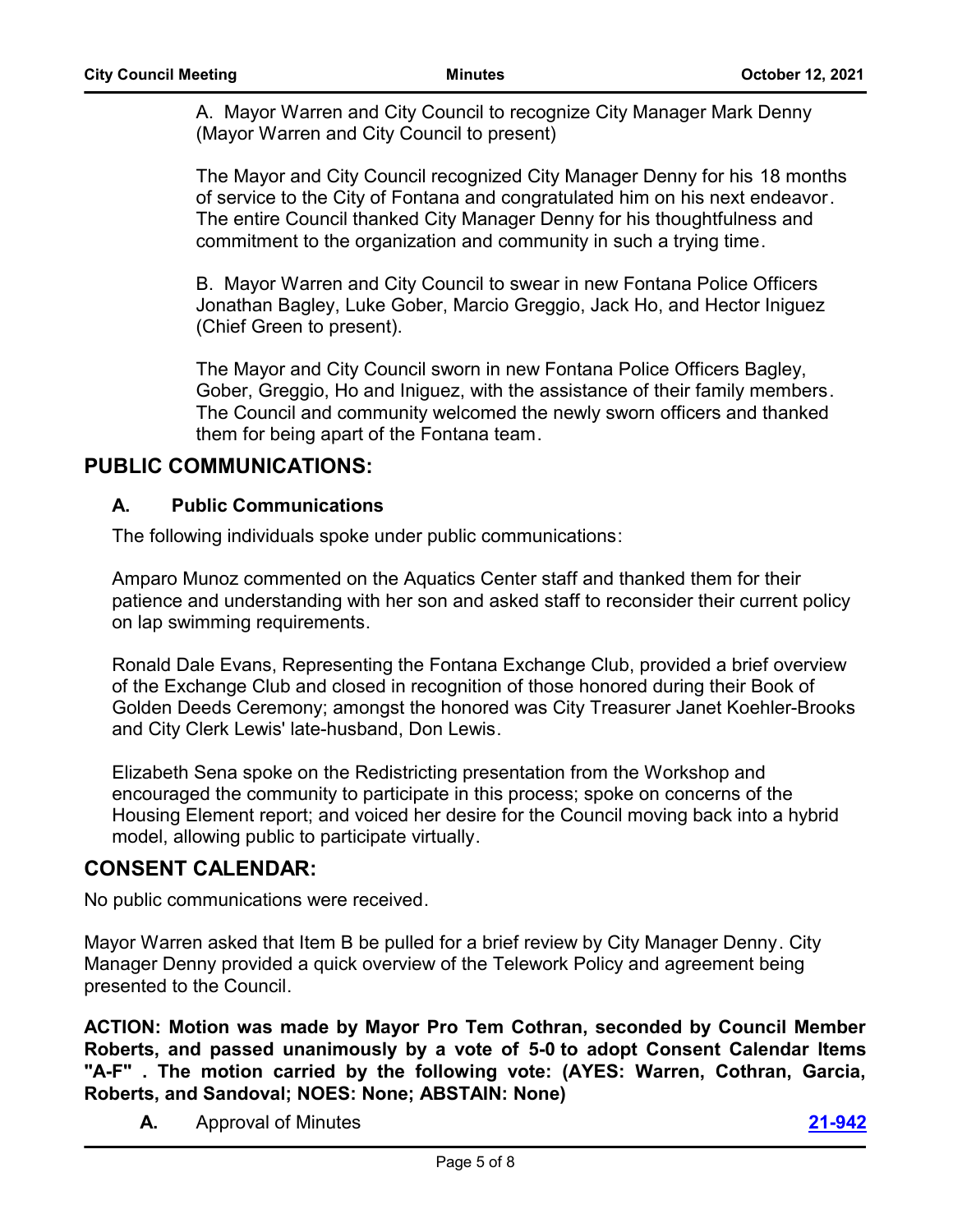**[21-928](http://fontana.legistar.com/gateway.aspx?m=l&id=/matter.aspx?key=2013)**

Approve the minutes of the September 21, 2021 Special City Council Meeting and the September 28, 2021, Regular City Council Meeting.

**B. [21-947](http://fontana.legistar.com/gateway.aspx?m=l&id=/matter.aspx?key=2032)**

To adopt the Telework Policy and Telework Agreement to the Administrative Policy and Procedures.

**C.** Award Bid for HVAC Full-Service Maintenance and Replacement, SP-03-PW-22 **[21-924](http://fontana.legistar.com/gateway.aspx?m=l&id=/matter.aspx?key=2009)**

Award Bid and authorize the City Manager to execute a contract with Allison Mechanical Inc. for HVAC Full-Service Maintenance Replacement, for a period of two (2) years, renewable for (3) three one-year increments at the City's sole discretion (SP-03-PW-22).

**D.** Donation of Surplus Vehicles to the Fontana Unified School District **[21-913](http://fontana.legistar.com/gateway.aspx?m=l&id=/matter.aspx?key=1998)**

Approve the donation of City surplus vehicles to the Fontana Unified School District.

**E.** Purchase of Crossroads Software and Integration **[21-864](http://fontana.legistar.com/gateway.aspx?m=l&id=/matter.aspx?key=1949)**

1. Approve the purchase of the Crossroads Software for electronic collection of traffic related data and integration with Central Square RMS in the amount of \$ 102,000.00.

2. Authorize the Chief of Police or his assigned designee to sign the agreement between the Crossroads Software and the Fontana Police Department for the total amount of \$102,000.00.

3. Allow the Chief of Police or his assigned designee to continue to renew the annual maintenance agreements as long as it remains in the best interest of the City of Fontana.

**F.** Resolution of the Governing Body of the City of Fontana Authorizing Participation in the State Rental Assistance Program-2

Adopt **Resolution No. 2021-103** a Resolution of the City Council of the City of Fontana authorizing participation in the State Rental Assistance Program -2.

## **PUBLIC HEARINGS:**

**A.** Issuance of Fontana Public Facilities Financing Authority Lease Revenue Bonds, Series 2021A **[21-903](http://fontana.legistar.com/gateway.aspx?m=l&id=/matter.aspx?key=1988)**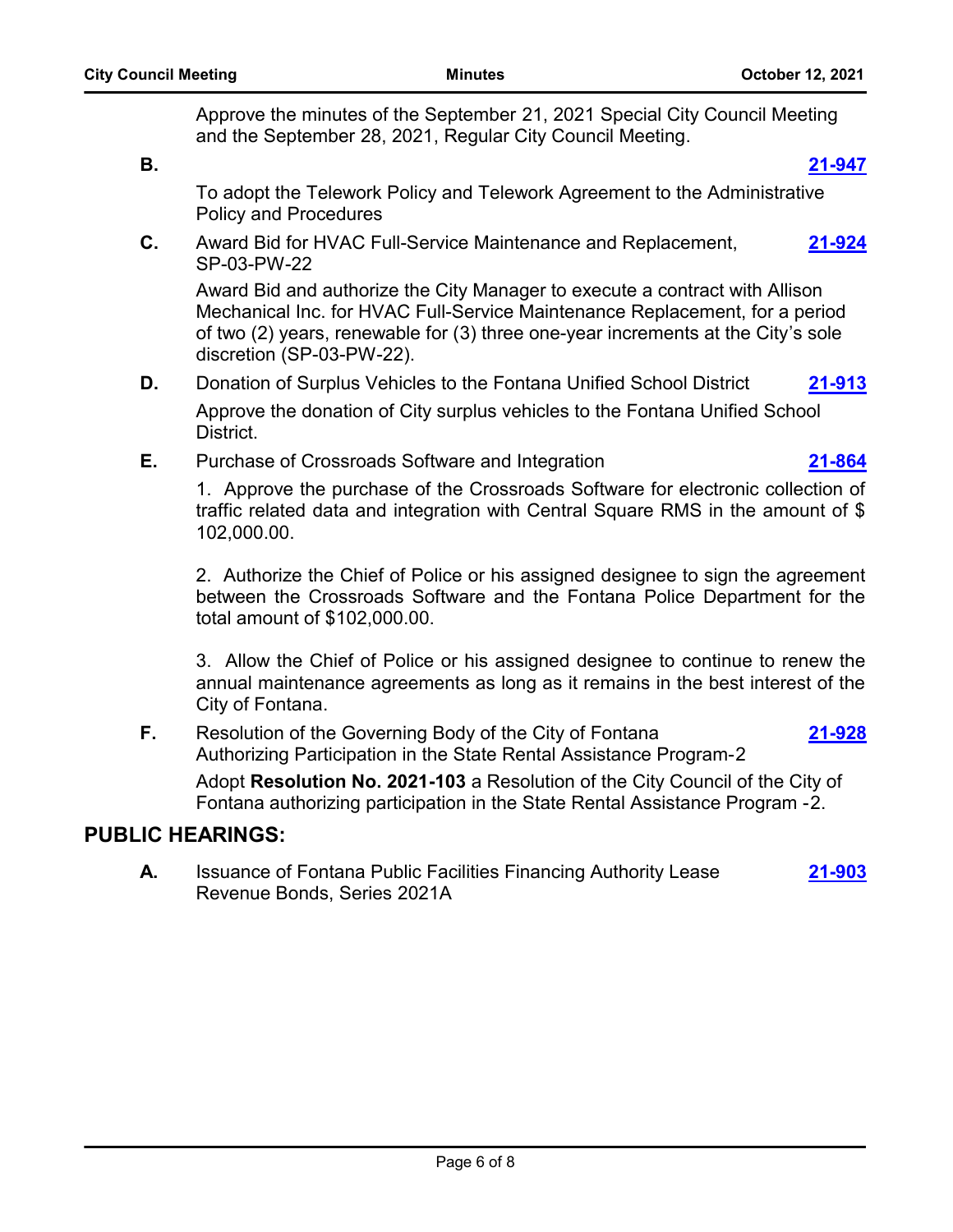Council Member Garcia announced his recusal of this item due to owning property near the project and exited the Chambers.

Mayor Warren opened the public hearing.

Accounting Manager George Pirsko provided the staff report.

There were no public communications received on this item.

Mayor Warren closed the public hearing.

**ACTION: Motion was made by Council Member Sandoval, seconded by Council Member Roberts, and passed by a vote of 4-0-1 to adopt Public Hearing Item "A" as follows:**

**Adopt Resolution No. 2021-104 of the City Council of the City of Fontana authorizing the execution and delivery by the City of a Ground Lease, Lease Agreement, Indenture, Escrow Agreement, Continuing Disclosure Certificate and Bond Purchase Agreement in connection with the issuance of Fontana Public Facilities Financing Authority Lease Revenue Bonds, Series 2021A, approving the issuance of such Bonds in an aggregate principal amount of not to exceed \$28,000,000, authorizing the distribution of an Official Statement in connection with the offering and sale of such Bonds and authorizing the execution of necessary documents and certificates and related actions.**

**The motion carried by the following vote: (AYES: Warren, Cothran, Roberts, and Sandoval; NOES: None; ABSTAIN: Garcia)**

**B.** Approve a Resolution Eliminating Fee Reductions for High-Cube and Light Industrial Development Circulation Fees **[21-879](http://fontana.legistar.com/gateway.aspx?m=l&id=/matter.aspx?key=1964)**

Mayor Warren opened the public hearing.

Engineering Manager Gia Kim provided the staff report.

There were no public communications received on this item.

Mayor Warren closed the public hearing.

**ACTION: Motion was made by Council Member Garcia, seconded by Council Member Roberts, and passed unanimously by a vote of 5-0 to adopt Public Hearing Item "B" as follows: Approve Resolution No. 2021-105, Eliminating fee reductions for Development Impact Fees for the Circulation Fees**

**The motion carried by the following vote:( AYES: Warren, Cothran, Garcia,**